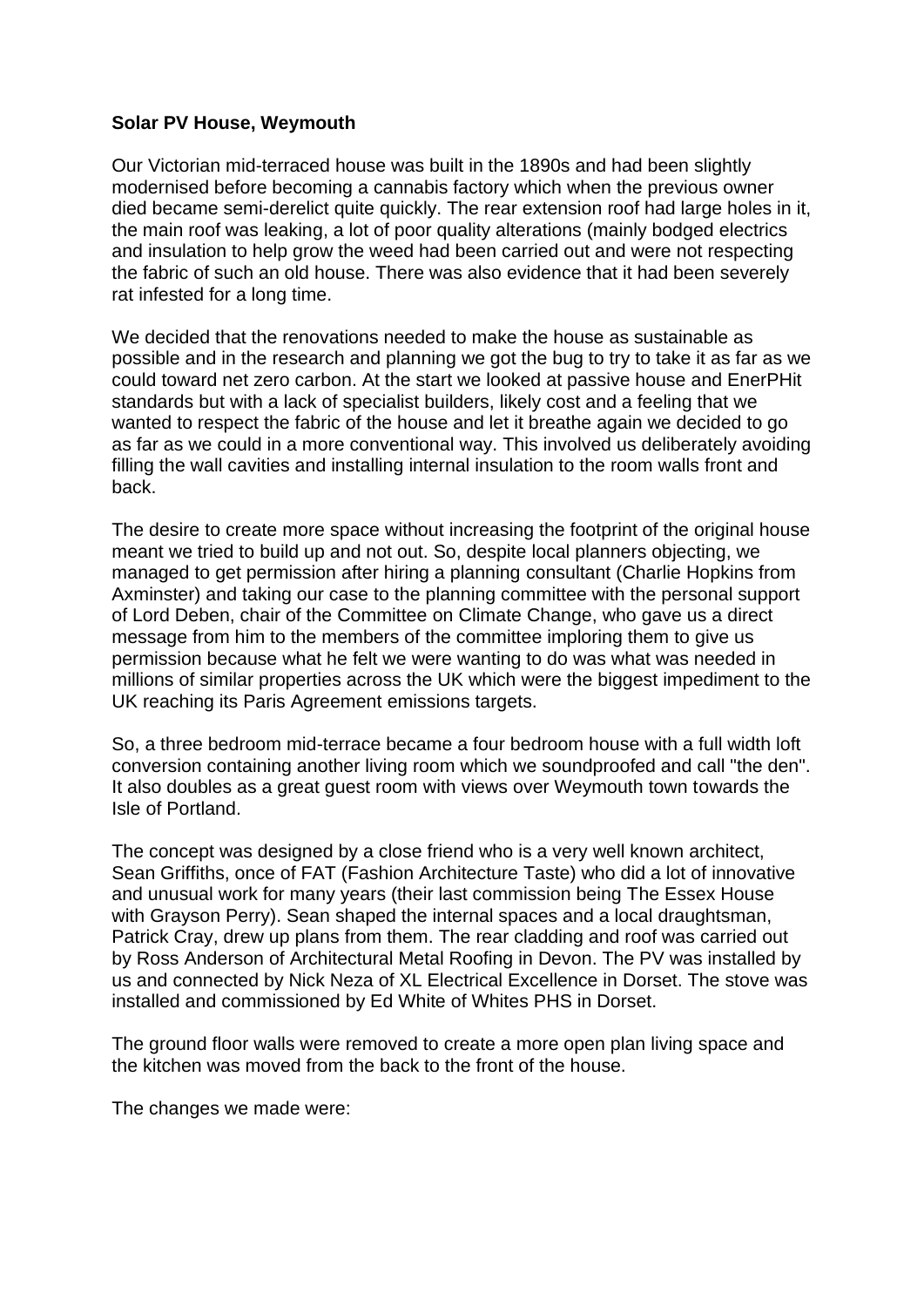- Insulation to internal walls, new flat roofs, living room slab and the raised ground floor.
- Insulated wooden loft and rear bedroom structure clad in standing seam steel and rubber EPDM (Building Regs. 2016)
- Removed the gas supply.
- Installed double glazing including south facing glass 'curtain' for passive solar heating in winter and passive stack cooling in summer with electric skylight at top of stairwell.
- Installed a 350L thermal store heated by a 6.4KW building integrated PV system with east, south, west arrays. The PV is thin film CIGS stuck to standing seam steel walls and EPDM flat roof covering.
- Far infrared underfloor downstairs and ceiling mounted panels in upper floor rooms.
- Tesla Powerwall 2 battery.
- Small 5KW wood stove connected to the thermal store which burns primarily coffee logs and sawdust briquettes from a local joinery factory. Burning coffee logs gives off fewer emissions than wood, burns hotter and stops coffee grounds going to landfill where they give off methane which is twenty-five times more harmful than CO2.
- All LED lighting, AAA domestic devices and electric induction hob.
- Side return extension green roof.
- Rainwater irrigation of garden borders for growing.
- 98% recycled shed from leftover wood offcuts with rainwater capture to large butt.
- 6 large palms were already in place and were retained with the addition of a new wildflower meadow lawn and wildflower and sedum green roof over the living area.

The demolition of the internal spaces and walls involved careful recycling and re-use of materials where possible (e.g. bricks).

We have kept detailed statistics from the start and were rather pleased to be able to get our electricity price down to 3.6p per kWh during the first lockdown using the Octopus Agile (real time pricing) tariff, although Ofgem's price cap removal has made the price rocket now. However, the stats tell us that, despite not going down the passive/EnerPHit route we still managed to get to net zero carbon (net because we do still produce some emissions from the stove but on balance our PV and a fully renewable electricity tariff offset them).

## **Energy Comparison**

Victorian terraces 421.5 kWh/m2/year approx. Passive retrofit in Kensal Rise London 15 kWh/m2/year Superhomes (Energy Saving Trust) 104 kWh/m2/year UK average according to Superhomes 177 kWh/m2/year *SolarPVHouse* (predicted) 53 kWh/m2/year (recorded over period) 73-86 kWh/m2/year (likely adjusted actual) 65 kWh/m2/year

## **Carbon Comparison**

Superhomes 60% reduction to qualify